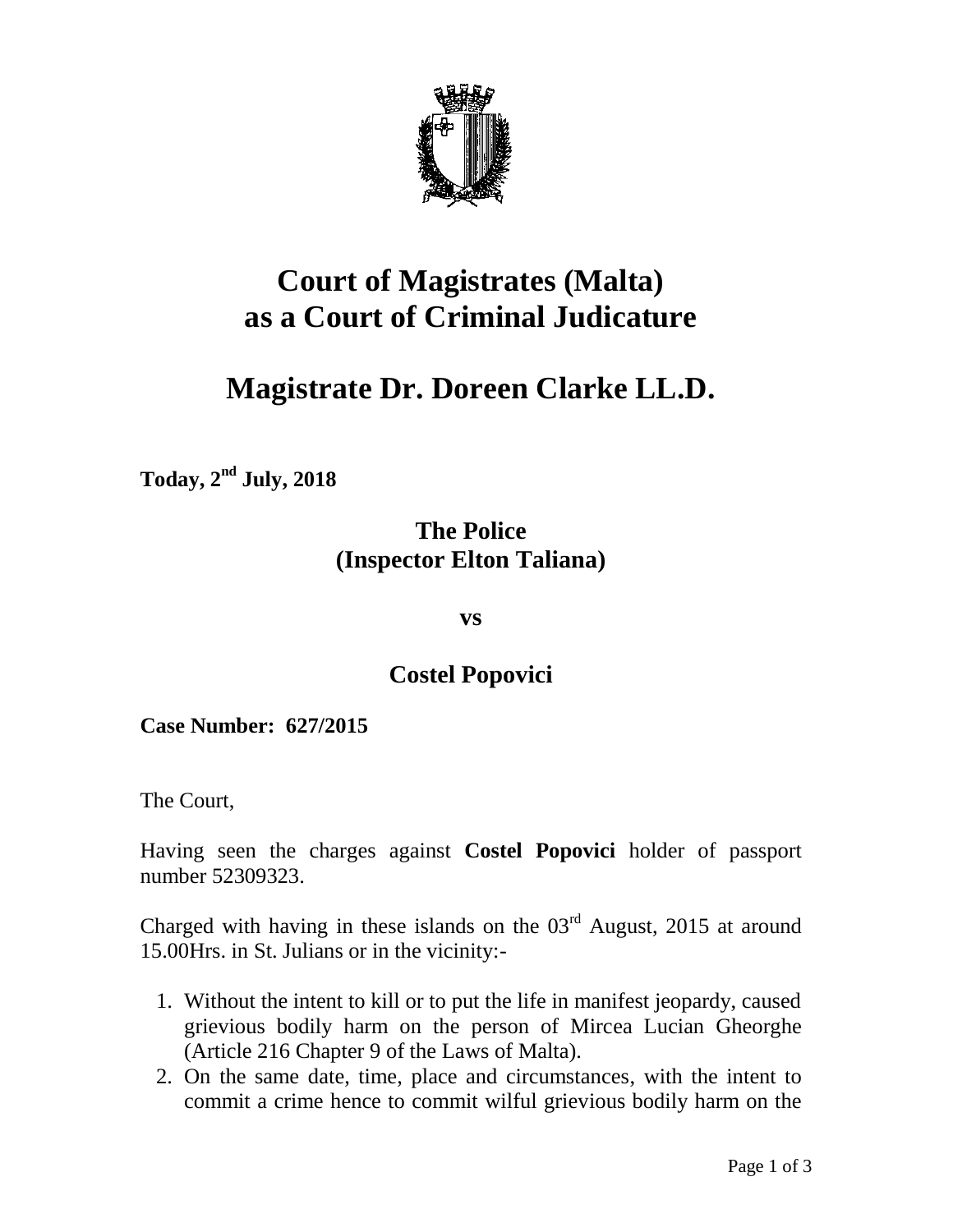person of Mircea Lucian Gheorghe, manifested such intent by overt acts which was followed by a commencement of the crime, which crime was not completed in consequence of some accidental cause independent of the will of the accused. (Article 41(1)(a) 216, 218 Chapter 9 of the Laws of Malta).

3. On the same date, time, place and circumstances wilfully disturbed the public peace and order. (Article 338(dd) Chapter 9 of the Laws of Malta).

Having seen that during the sitting held today by this Court Sitting as a Court of Criminal Inquiry the defendant admitted the charges brought against him and confirmed this admission of guilt even after having been given time to reconsider his plea.

Having heard the submissions of the parties regarding the penalty to meted out.

Having seen the acts of the proceedings.

Having considered

That the defendant admitted the charges brought against him; these are consequently sufficiently proven.

With regards to the penalty to be meted out the Court considered the nature of the offences of which defendant is being found guitly on the one hand, and on the other hand his admission and his clean conduct sheet.

Wherefore the Court, after having seen sections 214, 215, 216(1)(d),  $41(1)(a)$ ,  $218(1)(a)$  and  $338(dd)$  of Chapter 9 of the Laws of Malta on his admission finds defendant guilty of the charges brought against him and condemns him to two years imprisonment which by application of section 28A of Chapter 9 of the Laws of Malta are being suspended for a period of four years.

The Court explained to the defendant in ordinary language the significance of this judgement and of the consequences should he commit an other offence in the period of four years.